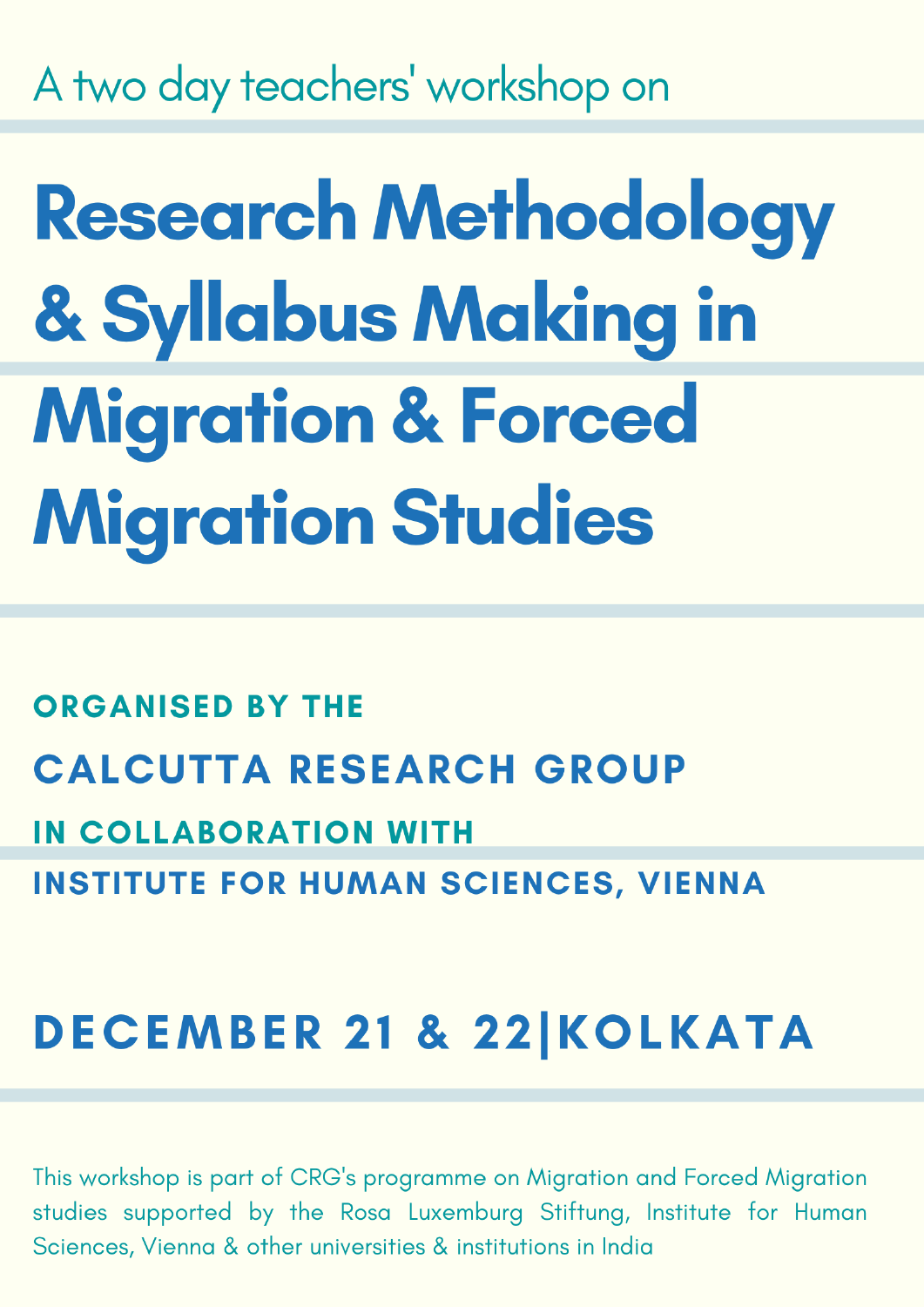# Research Methodology & Syllabus Making in Migration & Forced Migration Studies

The Calcutta Research Group is holding a two-day workshop on "Research Methodology and Syllabus Making in Migration and Forced Migration Studies", on 21-22 December 2020 in Kolkata as part of its research and orientation programme in migration and forced migration studies. The workshop will be preceded by a pre-workshop roundtable on 20 December 2020 with speakers from Nepal, Pakistan, Bangladesh, Sri Lanka and Afghanistan. The roundtable will take stock of how migration and forced migration studies are taught in Colleges and Universities in South Asia--different disciplinary locations, curricula, and scopes and constraints--both. It will also deliberate on the importance of teaching migration - the politics of pedagogy, the lived realities of this region in flux, the scope and prospects of research, as well as institutional limitations. The workshop will involve teachers in social sciences and arts and literature. In that spirit, it will be devoted to two themes: (a) frontier areas in migration teaching (thus themes like generation and uses of data, role of archives, new modes of research, etc.), and (b) refugees and migrants and the registers of arts and literature (thus themes like itinerant figures in literature; photograph and the refugee; global literature and global lives; migrant, literature, and the colonial time; etc.)The purpose of the workshop is to frame a syllabus for a 2 month online refresher course for teachers on refugee and migration studies. The workshop is supported by the Institute of Human Sciences (IWM), Vienna, and the entire CRG programme in migration and forced migration studies is a result of the collaboration with the Rosa Luxemburg Stiftung, IWM, Vienna, and several universities in India.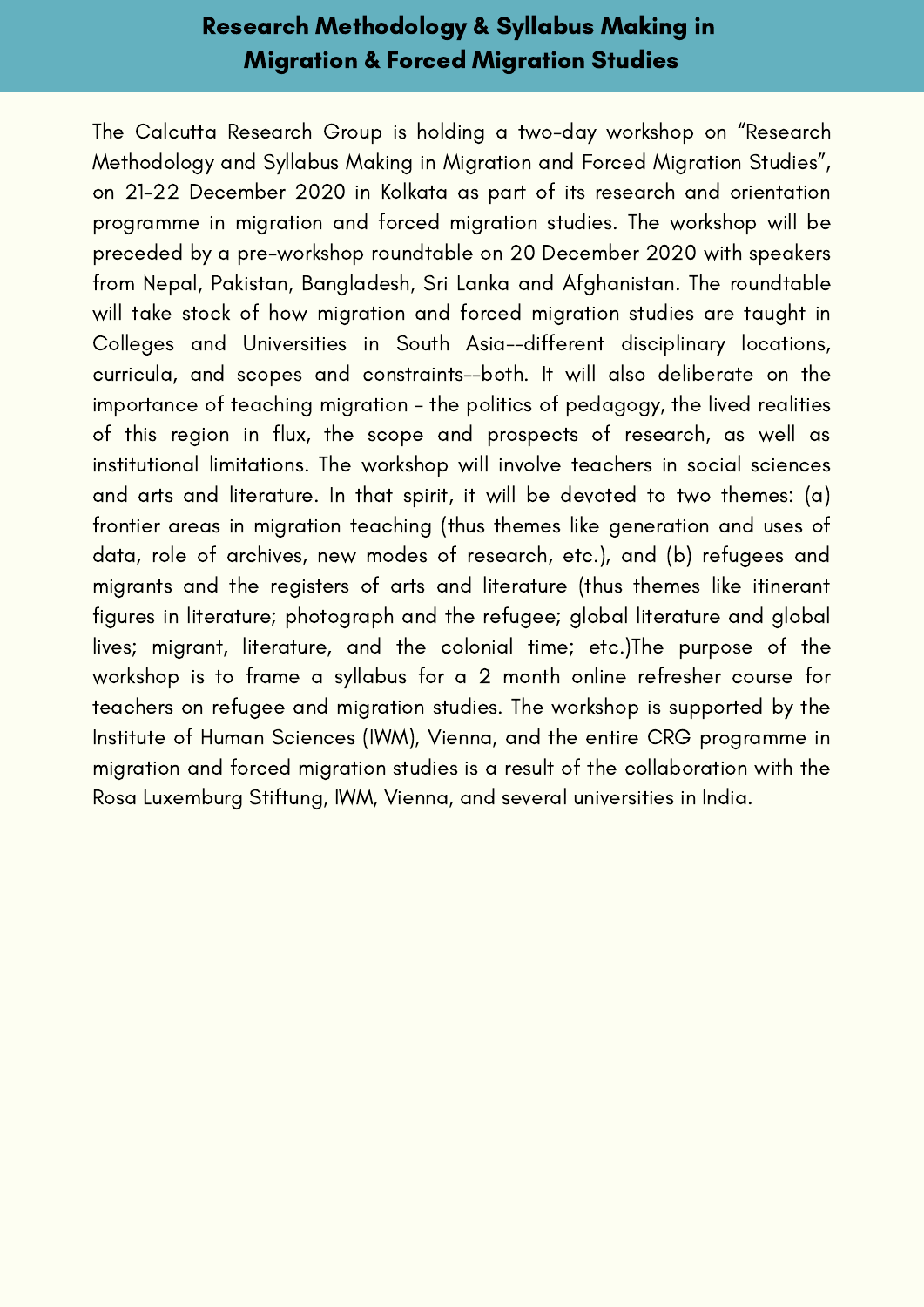## 7.00 -8.30 pm: Teaching Migration in South Asia (Public Session)

In this pre-workshop roundtable, we hope to achieve two goals. First, to take stock of how migration and forced migration studies are taught in Colleges and Universities in South Asia--different disciplinary locations, curricula, scopes and constraints. Second, to also think about the importance of teaching thisthe politics of pedagogy, the lived reality of this region in flux, the scope and prospects of research, as well as institutional limitations.

## Moderator: Paula Banerjee, University of Calcutta & Calcutta Research Group, Kolkata

#### Panellists:

- Noor Sanauddin, University of Peshawar, Pakistan
- Amena Mohsin, University of Dhaka, Bangladesh
- Indralal De Silva, University of Colombo & RCSS, Sri Lanka
- Mujib Ahmad Azizi, Afghanistan Research and Evaluation Unit, Afghanistan
- Anita Ghimire, Nepal Institute of Social and Environmental Research, Nepal
- Arjun Kharel, Social Science Baha, Nepal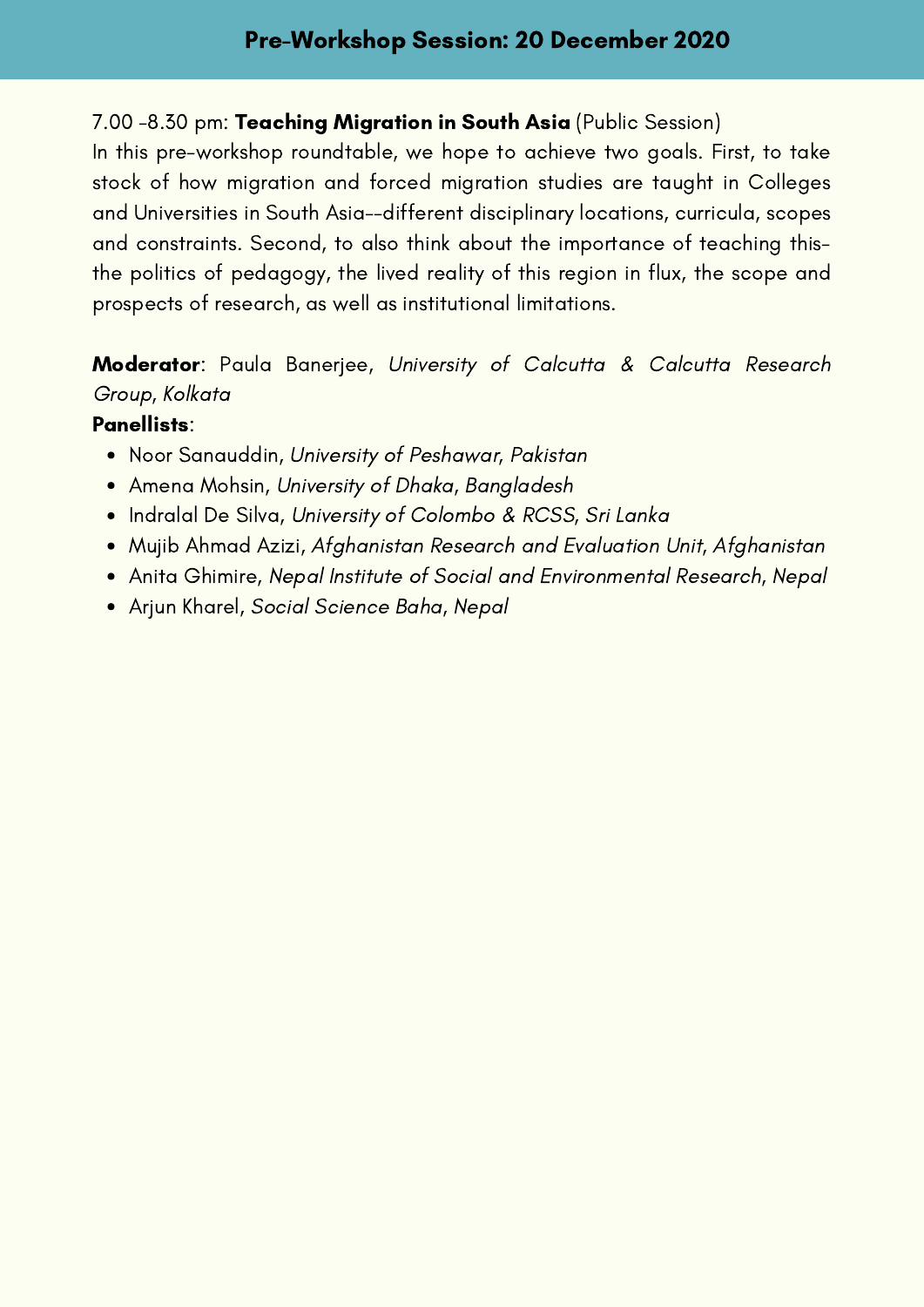## 9:00-9:30 am: Registration & Welcome Note

## 9:00-9:15 am: Registration & Tea

9:15-9:30 am: Welcome note by Byasdeb Dasgupta, University of Kalyani & President, Calcutta Research Group, Kolkata and introductory comments by Nasreen Chowdhory, University of Delhi, Delhi & Vice-President, Calcutta Research Group, Kolkata

# 9:30-11:00 am: Session 1: On Feminist Methods in Migration and Forced Migration Studies

What is so feminist about studying women's forced migration? Recording women's history of displacement in itself may not be a feminist act, but is so when such an exercise is undertaken for feminist objectives. Feminist objectives presuppose gender as a central category of analysis; question what is recognised as "normal"; serve as a corrective to andro-centric notions by generating new knowledge; accept women's own interpretation of their identities and experiences. How can a feminist methodology be used in studies of forced migration?

Moderator and Introductory note: Paula Banerjee, University of Calcutta and Calcutta Research Group, Kolkata

Discussant: Gurmeet Kaur, Punjab University, Chandigarh

Panellists:

- Samata Biswas, The Sanskrit College and University & Calcutta Research Group, Kolkata
- Ruchira Goswamy, National University of Juridical Sciences & Calcutta Research Group, Kolkata

## 11:00-11:30 am: Tea Break

11:30 am-1:00 pm: Session 2: Bringing Archive to Life and Living Archive Grand narratives were built from archives. With the questioning of the grand narratives came the questioning of their 'historical/ colonial/ governmental' sources. An archive was no longer a repository of dusty moulding documents. Rather, scholars such as Michael Sheringham thought of archives as clutter, anarchic, non-hierarchical disorder. In this newer configuration, a city could be an archive and so could a refugee camp. While the new archives could be chaotic did it still mark a process of compilation, preservation, and juxtaposition? Also, what does it mean to archive a life experience? What is a living archive? These are some of the questions that this session will respond to.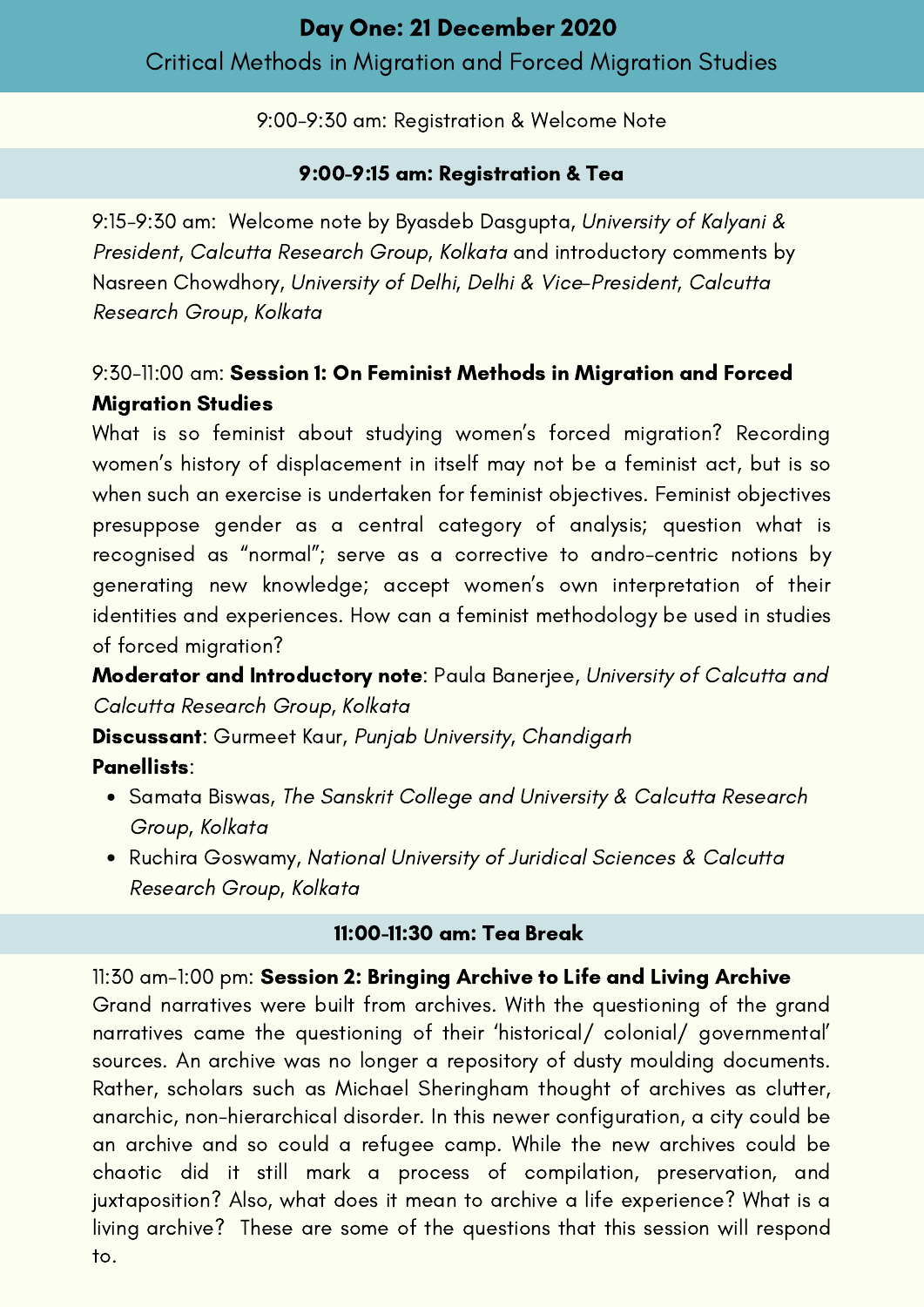Moderator: Biswajit Mohanty, Deshbandhu College, University of Delhi, Delhi & Calcutta Research Group, Kolkata

Discussant: Ibrahim Wani, University of Kashmir, Srinagar Panellists:

- . Introductory note by Pradip K Bose, Calcutta Research Group, Kolkata
- Utsa Sarmin, Calcutta Research Group, Kolkata & Kusumika Ghosh, Calcutta Research Group, Kolkata
- V. Ramaswamy, Calcutta Research Group, Kolkata
- Rajat Kanti Sur, Calcutta Research Group, Kolkata

## 1:00-2:00 pm: Lunch

# 2:00-3:30 pm: Session 3: Uses of Statistics for Critical Research on Migration and Forced Migration, Census, NSS, and Uses of Big Data

Data centres are indicators of new modes of governance, which inhere some of the old modes of governance. Data management in India does not belong to purely private domains of data service providers and IT giants. Data governance draws from experiences of the postcolonial Indian state in dealing with the society, population groups, security needs, welfare needs, and territorial management. We can refer to the huge volume of data generated, processed, interfaced, retrieved in India in the context of public welfare and security programmes and institutions, such as NREGA, Aadhar, NSSO, climaterelated information, insurance, SEBI, giant public centre banks (such as the State Bank of India), National Crime Records Bureau, and other bodies. What role can such data and big data play in addressing the issues and concerns of migrants, and in 'governing' them?

Moderator: Iman K Mitra, Shiv Nadar University, Noida & Calcutta Research Group, Kolkata

Discussant: Udai Kumar Shaw, Banarhat Kartik Oraon Hindi Government College, North Bengal

**Introductory Note:** Ned Rossiter, Western Sydney University, Australia Panellists:

- Sabir Ahamed, Pratichi Trust & Calcutta Research Group, Kolkata
- Ritajyoti Bandyopadhyay, Indian Institutes of Science Education and Research, Mohali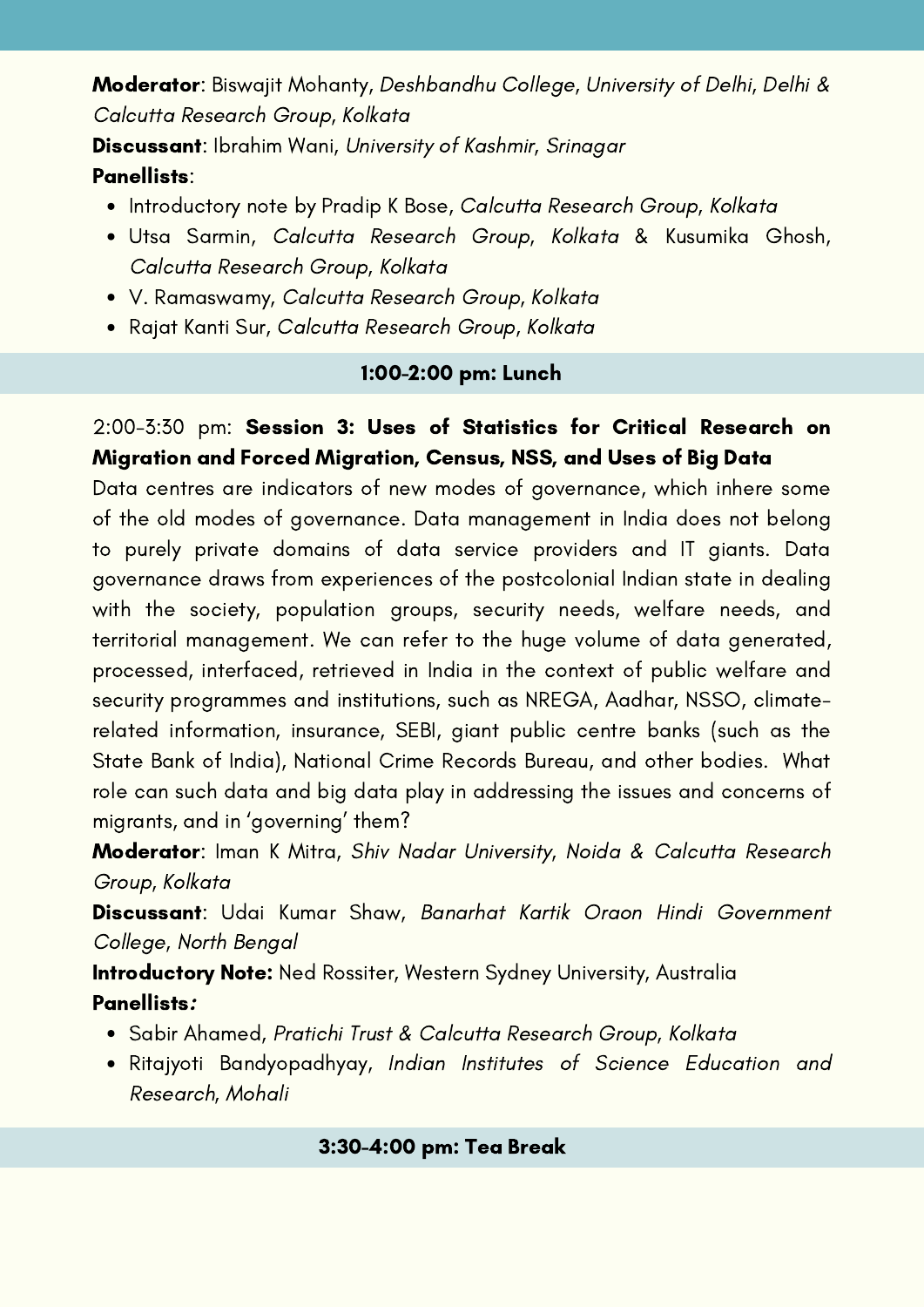4:00-5:30 pm: Session 4: Innovative Methods of Research (Public Session) Drawing from two discussions on pedagogy in the recently concluded Annual Workshop and Conference, this session looks into innovative methods of research in migration and forced migration studies. It explores border as a method, the ethics of militant research and the ethical imperative upon the researcher to undertake an activist position, the urban question as a question of migration and the importance of mapping exercises.

**Moderator:** Lydia Potts, University of Oldenburg, Germany Discussant: Saima Farhad, University of Kashmir, Srinagar Panellists:

- Sandro Mezzadra, University of Bologna, Italy
- Giorgio Grappi, University of Bologna, Italy
- Ayse Caglar, University of Vienna & Institute for Human Sciences, Vienna

# Day Two: 22 December 2020

Refugees and Migrants and the Registers of Arts and Literature - A Syllabus Making Exercise

9.15-9.30 am: Introductory comments on the draft syllabus by Samata Biswas, The Sanskrit College and University & Calcutta Research Group, Kolkata

## 9:30-11:00 am: Session 5: The Impossibility of Politics –Itinerant Situations in Arts and Literature (Public Session)

During war, famine, riots, in the midst of massive population flows, political upheavals and coercive state apparatus, what happens to the itinerant? What happens to people on the fringes of societies, the criminal, the lunatic and the forgotten?

Moderator: Atig Ghosh, Visvabharati University, Shantiniketan & Calcutta Research Group, Kolkata

Discussant: Subarna Mondal, The Sanskrit College and University, Kolkata Introductory note: Ranabir Samaddar, Distinguished Chair on Migration and Forced Migration Studies, Calcutta Research Group, Kolkata

## Panellists:

- Subhoranjan Dasgupta on "Mother Courage and Her Children", Institute of Development Studies, Kolkata
- Oishik Sircar on "Toba Tek Singh", Jindal Global University, Sonipat
- Brett Neilson on photographs, Western Sydney University, Australia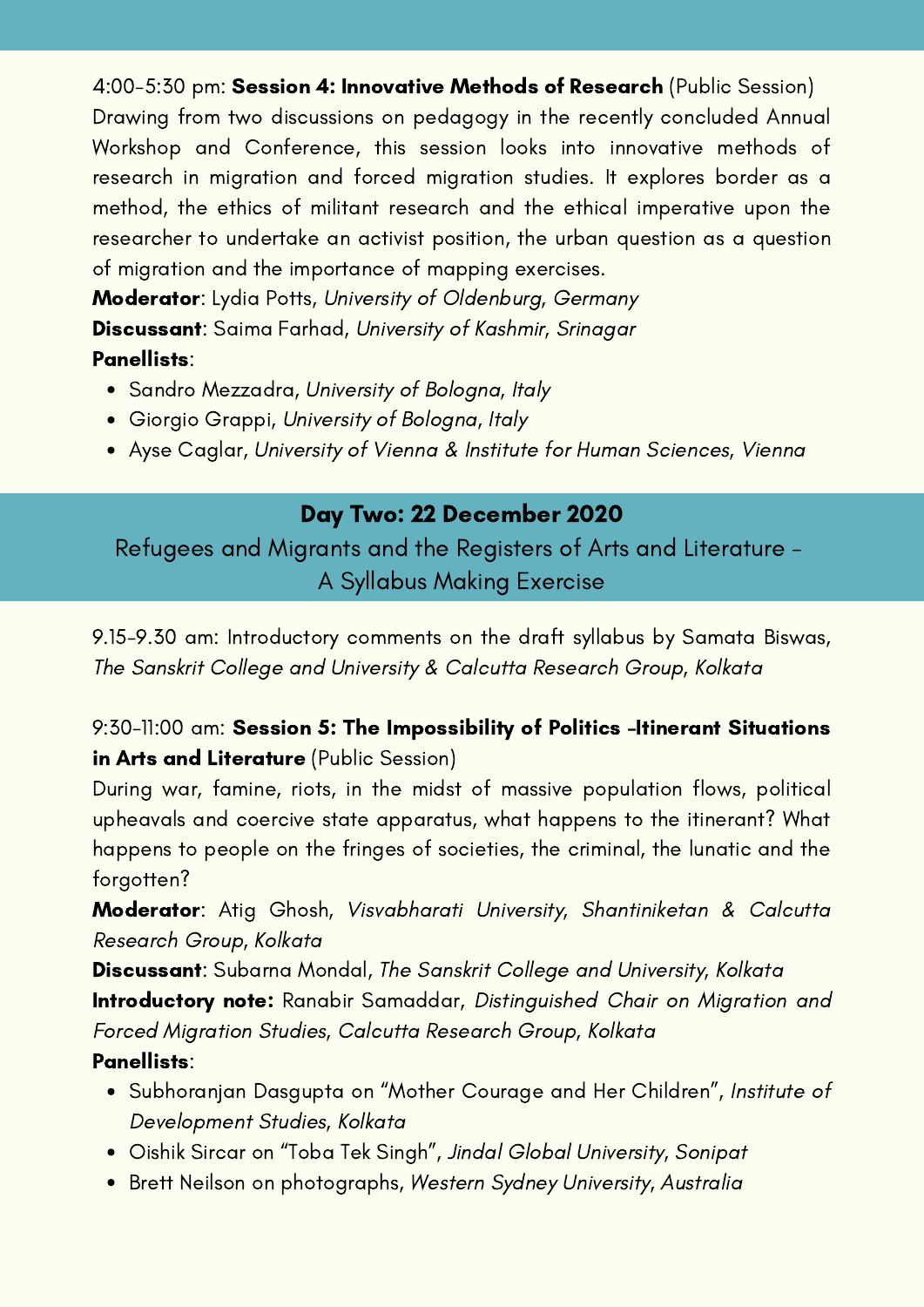11:30 am-1:00 pm: Session 6: Global Lives and World Literature: Can Migrant and Refugee Literature be National? (Public Session)

How do identities define the nationality of a literature? What politics of belonging shapes and moulds how we understand refugee and migrant literature, which identities are invoked and which suppressed in the conditions that produce world literature(s)?

Moderator: Kaustubh Mani Sengupta, Bankura University, Bankura Discussant: Babita Verma, Laxmibai College, University of Delhi, Delhi Panellists:

- Purna Banerjee, Presidency University, Kolkata
- Imran Ayata, Germany
- Mohamed Shafeeq, Manipal Centre for Humanities, Manipal

## 1:00-2:00 pm: Lunch

## 2:00-3:30 pm: Session 7: Nineteenth Century as the Colonial Century of Migration

The long nineteenth century did not merely see extraordinary colonial expansion—it also displaced the indigenous and forced the colonised into mobility—in search of livelihoods—to different corners of the globe. In texts written during the period as well as those seeking to reconstruct it a hundred years later, migration induced by colonialism finds centre stage.

Moderator: Indira Chakaraborty Bhattacharya, St. Xavier's University, Kolkata Discussant: Francis Adaikalam, Loyola College, Chennai

- Panellists:
	- Samata Biswas on "Sea of Poppies", The Sanskrit College and University & Calcutta Research Group, Kolkata
	- Samita Sen on "Kuli Kahini", University of Cambridge, UK & Calcutta Research Group, Kolkata

#### 3:30-4:00 pm: Tea Break

## 4:00-5:30 pm: Session 8: Refugee Literature(s), Histories, Identities (Public Session)

How do historians resort to refugee literature in order to fill lacunae in historiography? What happens when the figure of the refugee litterateur is mediatised as refugee—where does the intersection of identity, community and politics reside in the creation of memoir, history, autobiography and fiction?